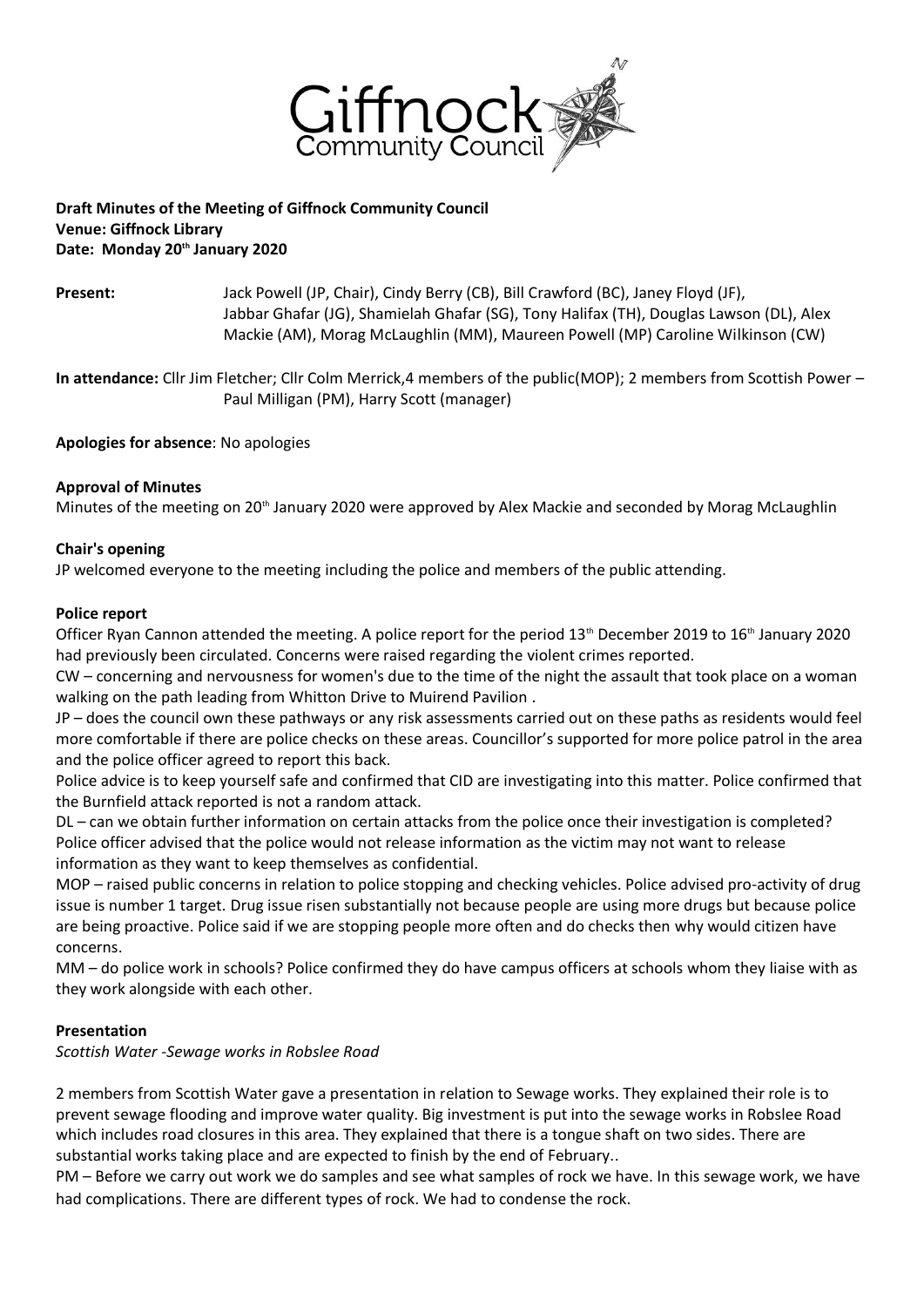Manager – There is a 70 meters tunnel drive. The expectation was to complete the works in 3 weeks instead of 5 months. The grounds condition is not different from what is expected. The rocks are different. The rock breakers usually break the rocks in big chunks however, this rock is laborious and time consuming as small bits of rock come out at a time.

BC - Do you see a further delay. Manager – we are a meter or 2 away from tunnel. Still have some civil work to do in the burn. Expected to finish it by the end of February. This means road closures can come off.

Cllr JF – Drilling noises is annoying residents. Manager – confirmed night shift work is finished and now all works will be carried at day shifts.

Cllr JF – residents have raised concerns that at the back of the cricket pitch the area is swampy.

Manager – no field drainage will take place on the pitch.

BC- the surrounding areas will be as swampy as previous times. Manger – agreed to discuss with Councillor.

Manager – the corner at Robslee Avenue, going on to the back of Orchard and Robslee at Resource Centre are areas that flood a lot. This sewage work will help to alleviate this but we can't promise to limit it.

MOP – the works are purely for the existing network and is nothing to do with the new housing scheme. Manager – there is no hidden agenda. It is not a precursor to any new housing.

## **Chair's report** -

#### *Date of AGM – proposed change to constitution*

JP – Any changes to the constitution need to be considered by a full special meeting of ERC Councillors, and a 2/3<sup>rd</sup> majority is required to pass any changes. Consequently, propose to hold an AGM in May which means we do not need to amend the Constitution.

AM – can we possibly change the division of the community areas, such as the south part of Giffnock, as there is no one from that area.

JP – We can have 6 representatives from the Orchard Park area and 3 from South Giffnock. At present we only have 1 member from Orchard Park and none from Giffnock South. We are open for co-option from these areas.

#### **Secretary's Report**

JP – Alan Steele has submitted an application to become an Associate member and confirmed that you do not need to be a resident in Giffnock to become an Associate member.

#### **Treasurer's Report**

TH – submitted the change of details to the bank. Last year accounts were sent to VM for approval. VM will not approve anything until the bank signatory details have been changed.

JP - had a meeting with VM – ERC finance Dept are insisting on this regulation. B of S conduct a vetting procedure if a new signatory is not part of Bank of Scotland. DL and JP are the current signatories. It will take time to get this resolved.

#### **Matters Arising from Minutes**

JP – Reported that about 45 people have submitted LDP2 submissions. Judging with the reference numbers given to those who made submissions, for the whole of ERC there are 450 submissions. This is a rough and vague measure. JP – Cllr GW has enquired of the Director of Environment whether any meetings have taken place with Advanced Construction. Only one meeting has taken place – ACS are waiting on information from SEPA – no further investigations of the quarry area have taken place.

#### **Community engagement**

AH, MM, SG and JP to look at the social media side of things. Website, FB and twitter page also more widely as not everyone uses these social Medias. To report back at next meeting meeting.

#### **Community Representation**

MP- planning application for Eastwoodhill House has been withdrawn by the developers.

Cllr JF-there was one objection. People have been complaining. Local residents were concerned about building application.

MP – There have not been many planning applications in Giffnock during this period.